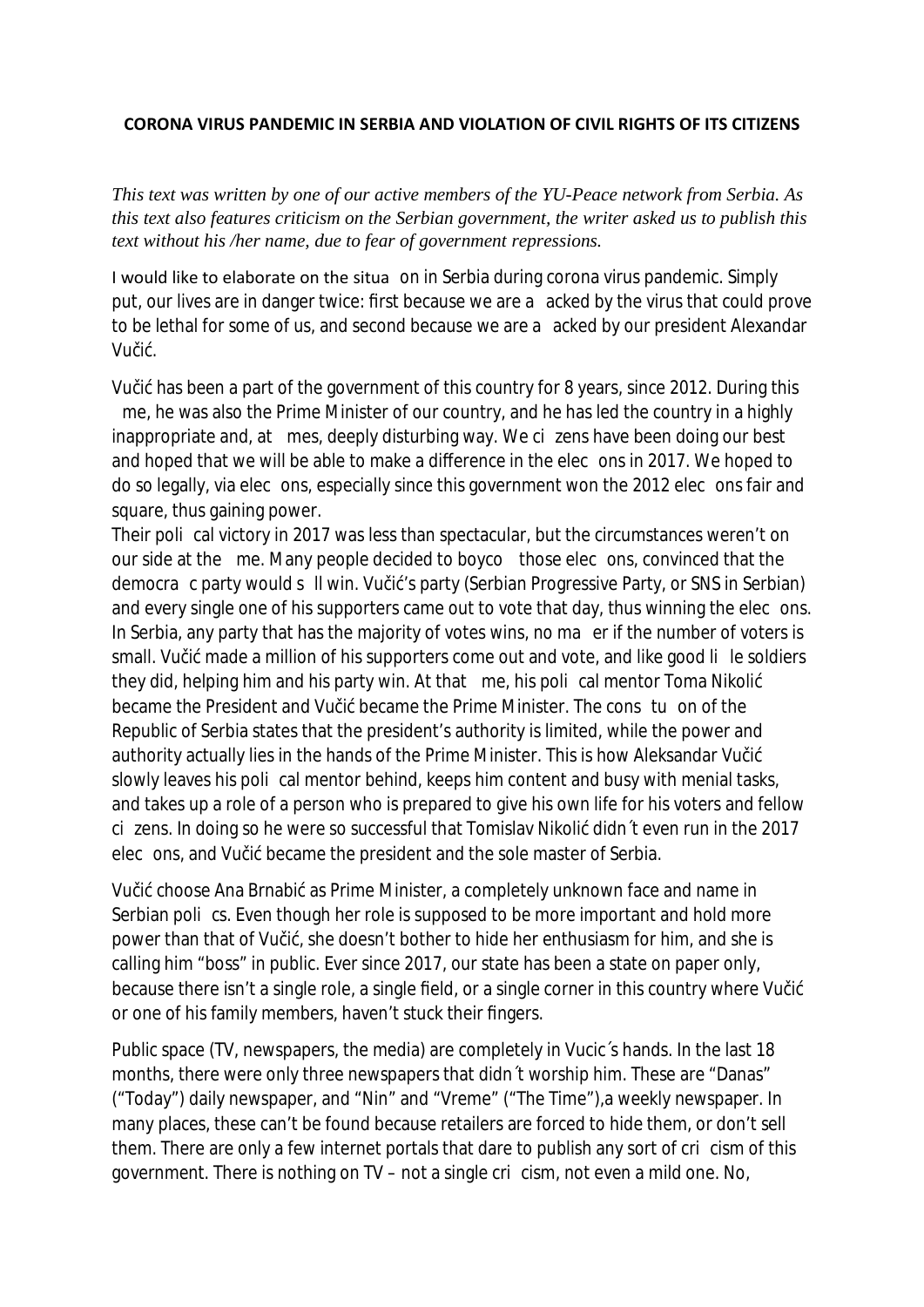everything is just perfect as is. In reality, we know this isn't true, but there is no place for this to be said.

There is only one TV sta on that's not pro-government, N1 TV, and Vucic and everyone else keep targe ng them as labeling them as an -Serbian: It's widely proclaimed that N1 TV are traitors, against our country and its ci zens, and that their journalists and reporters are foreign mercenaries. People working for N1 sta on are o en humiliated, delegitamised, and their TV sta on can't be found on all emi ers (and emi ers that allow N1 programs are o en blocked). Only about a quarter of the country has access to N1 TV sta on, and these are mostly the bigger cies.

Ever since the president declared the state of emergency, there were news conferences where journalists from independent media were allowed to par cipate, but this was only because the president wanted to look good in the eyes of Europe. However, since the journalists started asking "unpleasant" ques ons, the authori es didn't like that at all. It turned out they were withholding important informa on, viola ng human rights, covering up the mistakes of their ministers, the holes in the health system and their own bad crisis management, as well as the fact that they are using these tragic circumstances to promote their own poli cal party. The moment the government realized this, they removed the journalists from the press conferences and gave the excuse that the journalists themselves were afraid for their own safety. All independent journalists stated that this was not true, but nothing changed. So nowadays there are no independent reporters in press conferences.

As the pandemic got closer to Serbia, I started paying more a en on to Croa an online newspapers. Index.hr portal dedicated a special sec on to news on corona virus from Italy. The news stated that the virus is highly contagious, dangerous, and that it's spreading rapidly. I expected our country to start preparing, ge ng more masks and respirators, prepping hospitals and the medical sta … Yet, none of that was happening.

Average people who read news online were peaceful because they believed the virus to be contained in China, and even Italy seemed far. By mid-February, the situa on became quite serious and that Croa an portal started publishing the number of infected people, yet our media remained silent. At the end of February, there was a press conference that na onal TV sta on broadcasted and about 4 million people watched: Vivic and several doctors assured the people that there's no reason to panic. I will quote Gordan Duhan ek, a Croa an journalist, who wrote:

*"Serbian tragedy started at the end of February, when Vučić called a press conference where he brought Nestorović, who is by then already notorious because of his behavior in public, behavior that no serious expert should ever allow themselves to display.*

*Nestorović called coronavirus "the funniest virus in history," but the following statement took the prize and already became legendary: "Women, feel free to go on shopping sprees to Italy, they have the best sales at this me, you are protected by your estrogen." These casual and carefree statements were followed by loud laughter and Vu i laughed as well while*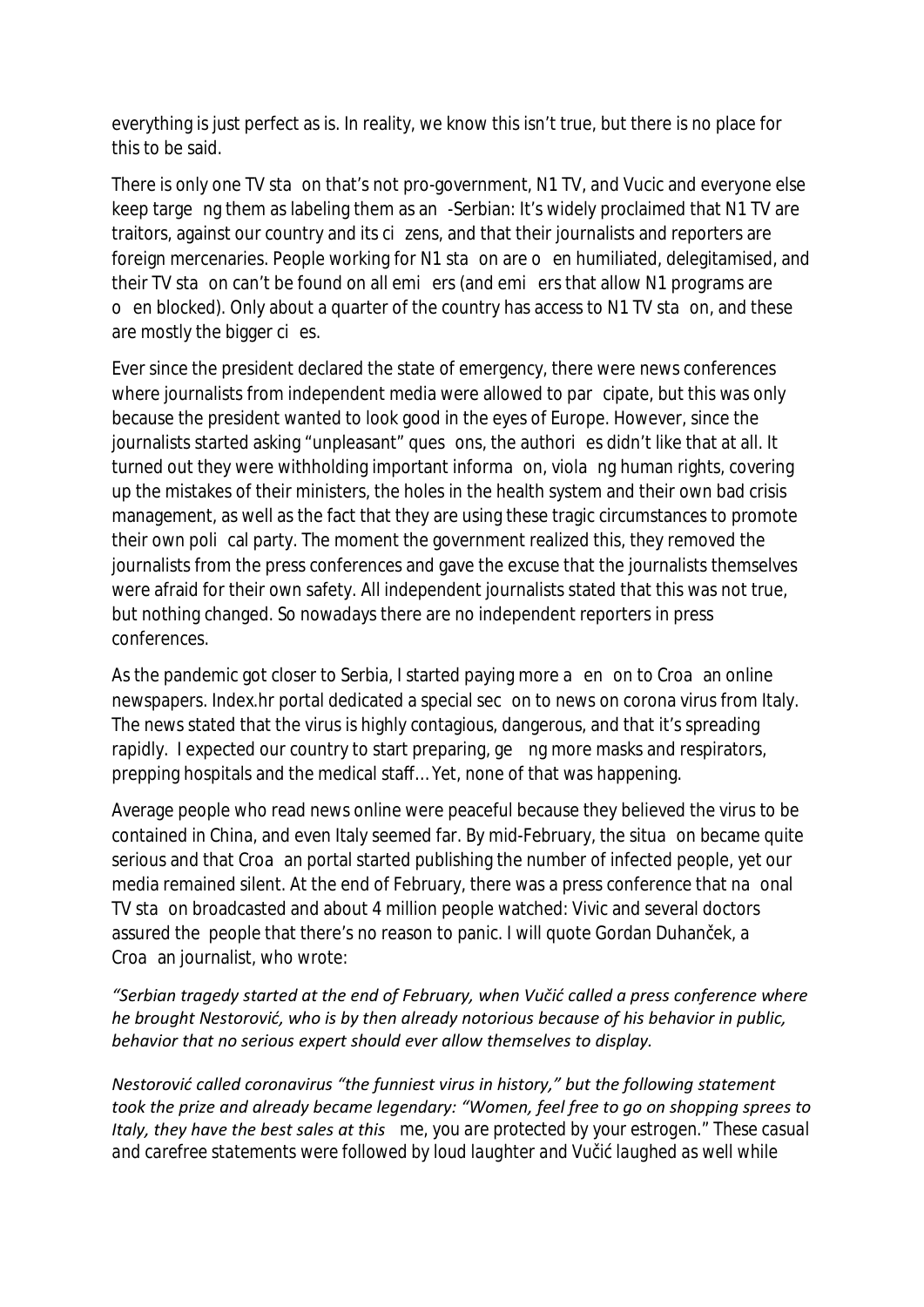*standing behind him. Minister of Health Zla bor Lon artook it upon himself to state that "coronavirus is much weaker than regular flu."*

*This happened on 26 th of February and at this me, parts of Lombardy were already quaran ned, Italians started panic-shopping, and Italian doctors realized that they were facing something they have never seen before. The number of confirmed cases in Italy was 400.*

*Croa a's prepara ons were in full swing for what was about to come while Vu i was laughing to Nestorovi 's sexist remarks and believed his charlatan judgment. Everything went downhill for Serbia and its cizens from there.*

*Everything Vu i did from that day onward was a series of minor or major misses and failings, some of which lead directly to the spread of the disease.*

*About two weeks a er this scandalous press conference with Nestorovi , Vu i changed his tune and started using apocalyp c rhetoric, claiming along the way that nobody called the virus "the funniest virus in history." The president of Serbia is definitely not the first leader of the state to underes mate the danger that is coronavirus, but he is s ll compe ng with the American president Donald Trump on who will deal with the crisis in the more catastrophic way and who will endanger their ci zens more."*

Everything that came a erwards was a huge disaster. The restric ons were disguised as caring for senior cizens, who were prohibited from leaving their homes: anyone older than 65 was not allowed to leave their home, lest they are ready to pay the fine of 1,300 Euros. With average pension being just 200 euros, this was really like the end of the world. To those who are older and had no one to help, the state was supposed to arrange delivering groceries to their door, but nothing has been done. People were le to fight for themselves.

In the beginning, the curfew was only during the night, but for the past Easter weekend, we had 60 hours long curfew. There were no masks to buy, no alcohol for desinfec on, no hand sani zer, no gloves… Everyone was looking for these things, but the answer faced at the shops was always "we don't have it," and nobody knew when the next batch was expected. The state was not prepared and Vucic started begging to China, Russia, and the EU for help on TV. Press conferences became incredibly drama c: Vucic was swea ng, tearful, sighing, and telling us all over and over again how he's got no break from working for us. He is on TV every single day, some mes visi ng di erent TV sta ons in the same day.

Many people came back to Serbia a er spending me abroad, and the authori es didn't like that at all. There was a fierce campaign against those people, and was shameful to see the state harassing their own ci zens. We were told they should never have returned to the country in this situa on, they were the ones who brought corona virus, and that they came back to get medical treatment here.

People who came back to Serbia were never informed that they are poten al virus carriers because everything was chao c, they weren't informed that they should stay in quaran ne, and they didn't know they should report their arrivial at the municipality. Those in charge of these tasks simply had no capacity to achieve everything that's being asked of them.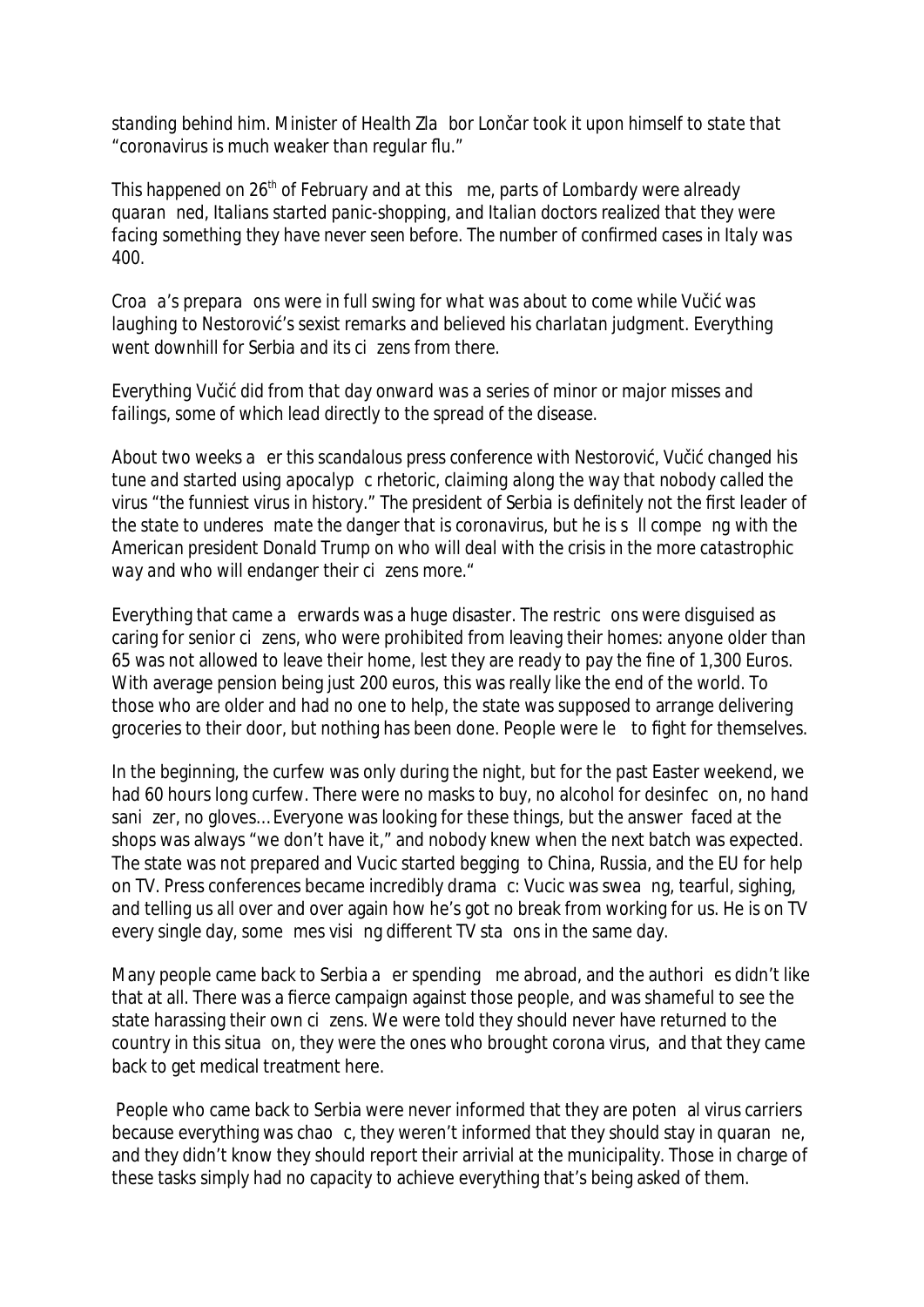The management was very chao c. Some people decided to self-quaran ne for 15 days, some managed to get someone from the health authori es on the phone, some received phone calls that were supposed to confirm they were at home, and some were checked on in person.

A girl, who had recorded a video last winter where she sang a song against the government, was now arrested. We were told this was because she broke quaran ne, but she got back to the country even before the state of emergency was declared. Nobody informed her she was supposed to be in quaran ne, and when she got back home from her boyfriend's house, she was arrested. She spent 20 days in Serbia's biggest prison, and just a couple of days ago she was finally released because the public kept asking about her and people wanted to know why she was imprisoned. More than 12,000 people signed an online pe on for her to be released (myself included), and we received an email where they thanked us for the signatures and asked us to sign for other falsely imprisoned people.

Today, we have even trails via Skype. This is against laws, and these trails are a mockery of democracy. A great reporter from Novi Sad wrote about the biggest hospital in Vojvodina, KBC in Novi Sad. She revealed that the hospital doesn´t have masks and gloves for its medical sta , they don't have protec ve suits for working with Covid-19 pa ents. A er this report she was arrested. She was kept in custody and released the following morning, but her phone and laptop haven't been returned to her. It's been said that she was arrested for spreading panic and that we have more than enough equipment, and she did false repor ng in order to make our country look bad. All of us, on the other hand, know that what she wrote was true, that there's not enough equipment.

People are self-organizing and sewing their own fabric masks that can be washed and used again. We wash and iron them ourselves, and doctors and nurses in hospitals are doing the same. I know for certain that this is the case in Sombor hospital. I myself have sent some fabric to a woman who is a nurse so she can make her own mask and some for her fellow nurses.

The Covid-19 Centre for mild cases that's has ly built in Belgrade is a terrible place to be. The number of infected people is huge, tests are few, and the results are out only a er several days. A lot of people who are wai ng for their results might even be healthy, but they are being kept in the same place as infected people. (...)

A lot of doctors and nurses got infected and the number of people who die because of the virus is 4 mes higher than in Croa a. The o cial informa on is that we don't have enough tests and lab capacity. (...)

I will again quote the above men oned Croa an journalist:

*"Not even three weeks a er finally grasping the implica ons and dangers did Vu i manage to put together a full-func oning system. He is s ll opera ng ad-hoc and without any clear strategy. The ques on is whether the ci zens understand that the current president is pu ng them in danger with his demented behavior and chao c poli cs during this coronavirus pandemic, and is there any way they can stand up and resist?*